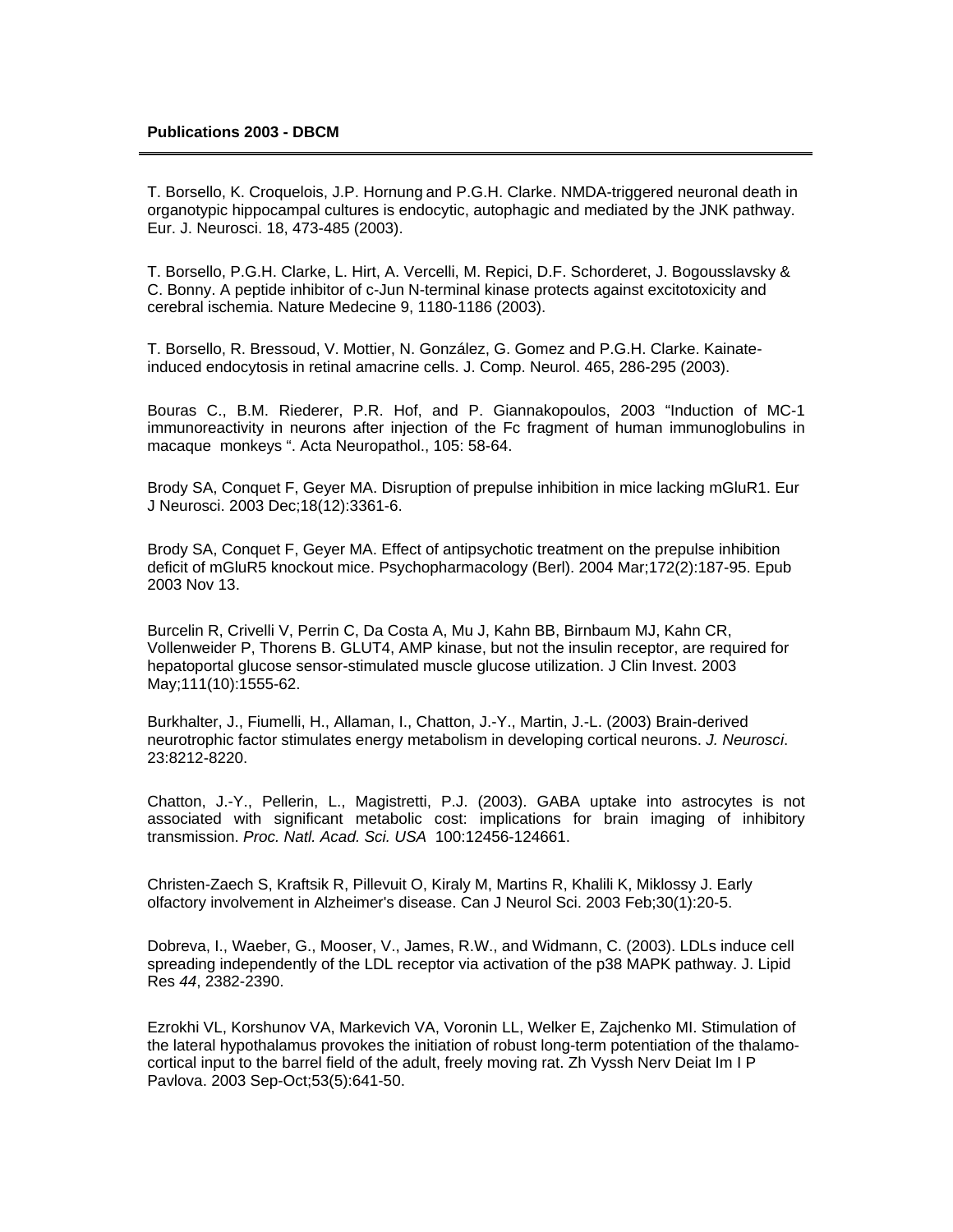Gubellini P, Saulle E, Centonze D, Costa C, Tropepi D, Bernardi G, Conquet F, Calabresi P. Corticostriatal LTP requires combined mGluR1 and mGluR5 activation. Neuropharmacology. 2003 Jan;44(1):8-16.

Helbecque N., J.-A. Haefliger, A. Abderrhamani, B.M. Riederer, V. Mooser, J. Miklossy, J. Delplanque, P. Nicod, P. Amouyel, P. Froguel, and G. Weber 2003 "Islet-brain 1/C-Jun Nterminal Kinase Interacting Protein-1 (IB1/JIP-1) promoter variant is associated, with Alzheimer's disease". Molecular Psychiatry, 8: 363.

Hornung, J.P. (2003) The human raphe nuclei and the serotonergic system. J.Chem.Neuroanat., 26:331-343 (review)

S.Kasas, G.Dumas, G. Dietler, S. Catsicas and M. Adrian "Vitrification of cryoelectron microscopy samples revealed by high speed imaging" *J. Microscopy*, 211,48-53 (2003)

S. Kasas, G. Dumas, and G. Dietler," Fast processes imaging device" in *Am.J.Phys*., 71,433- 494, (2003)

KIM, M.O., LI, S., PARK, M.S., HORNUNG, J.P. (2003) Early fetal expression of  $GABA_{B1}$  and  $GABA_{B2}$  receptor mRNAs on the development of the rat central nervous system. Dev. Brain Res., 143:47-55

Lapointe V, Morin F, Ratte S, Croce A, Conquet F, Lacaille JC. Synapse-specific mGluR1 dependent long-term potentiation in interneurones regulates mouse hippocampal inhibition. J Physiol. 2004 Feb 15;555(Pt 1):125-35. Epub 2003 Dec 12.

Magara F, Haefliger JA, Thompson N, Riederer B, Welker E, Nicod P, Waeber G. Increased vulnerability to kainic acid-induced epileptic seizures in mice underexpressing the scaffold protein Islet-Brain 1/JIP-1. Eur J Neurosci. 2003 Jun;17(12):2602-10.

Magistretti, P. J., L. Pellerin, et al. (2003). "Energy on demand: a mechanism for astrocyteneuron metabolic coupling." Journal of Neurochemistry 85: 2-2.

Morgenthaler, F.D., Knott, G.W., Sarria, J-C.F., Xin Wang, X., Staple, J.K., Catsicas, S., and Harald Hirling (2003) Morphological and molecular heterogeneity in release sites of single neurons. Accepted for publication Jan 2003, *European Journal of Neuroscience*.

Musumeci E., B. Duvoisin, F.J.W. Lang, and B.M. Riederer 2003 "Plastinated ethmoidal region: I Preparation and application in clinical teaching". J. Soc. Plast. 18: 23-28.

Musumeci E., F.J.W. Lang, B. Duvoisin, and B.M. Riederer 2003"Plastinated ethmoidal region: II. The preparation and use of radio-opaque artery casts in clinical teaching". ". J. Soc. Plast. 18: 29-33.

Nano M, Dal Corso H, Ferronato M, Solej M, Hornung JP. Can intestinal innervation be preserved in pancreatoduodenectomy for cancer? Results of an anatomical study. Surg Radiol Anat. 2003 Apr;25(1):1-5. Epub 2003 Feb 25.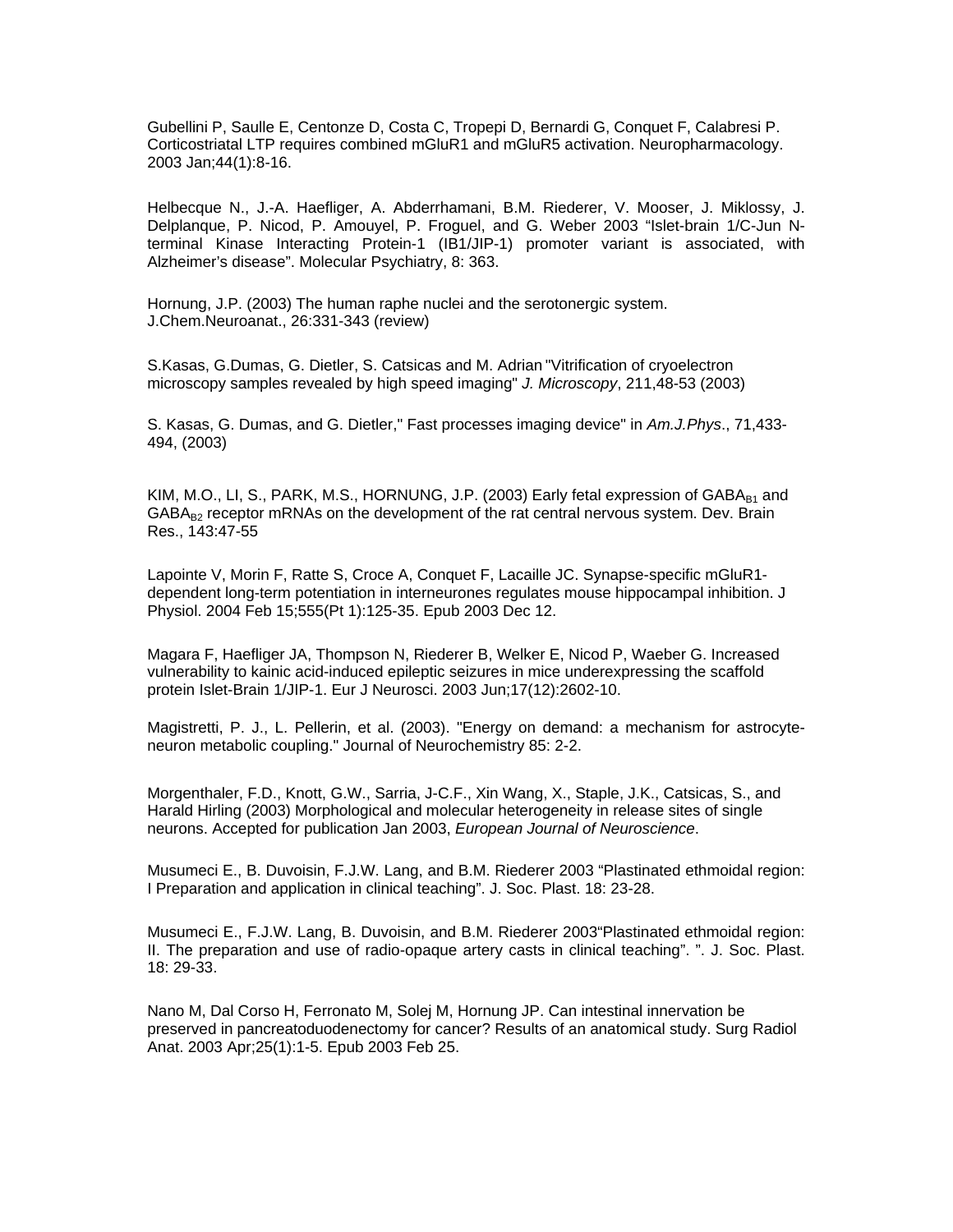Plaisance, P. V., A. Abderrahmani, et al. (2003). "Cell-specific expression of the c-jun NH2 terminal kinase Interacting Protein 1 (JIP-1/IB1) requires the silencing of Sp1 by the transcriptional repressor REST." Diabetologia 46: A156-A156.

Porchet R., A. Probst, E. Dráberova, P. Dráber, I.M. Riederer and B.M. Riederer 2003 "Differential subcellular localization of phosphorylated neurofilament and tau proteins in degenerating neurons of the human entorhinal cortex". Neuroreport, 14: 929-933.

Porchet R., A. Probst, C. Bouras, E. Dráberova , P. Dráber, and B.M. Riederer 2003 "Analysis of GFAP in the human entorhinal cortex during aging and in Alzheimer's disease". Proteomics, 3: 1478-1485. Cover image in Proteomics 3, 2003

A. Radenovic, E. Bystrenova, L. Libiuolle, F. Valle, G. T. Shubeita, S. Kasas and G. Dietler. Characterization of atomic force microscope probes at low temperatures, J. Appl. Phys 94 : 4210-4214 (2003)

Ravary A, Muzerelle A, Herve D, Pascoli V, Ba-Charvet KN, Girault JA, Welker E, Gaspar P. Adenylate cyclase 1 as a key actor in the refinement of retinal projection maps. J Neurosci. 2003 Mar 15;23(6):2228-38.

Riederer I.M., C. Pfulg, C. Bouras, P. Giannakopoulos, and B.M. Riederer 2003 "Human immunoglobulins and Fc fragments promote microtubule assembly via tau proteins and induce conformational changes of neuronal microtubules *in vitro*. Neuroreport, 14: 117-121.

Riederer I.M., P. Robert, R.Porchet, J. Eyer, and B.M. Riederer 2003 "Selective changes in the neuronal cytoskeleton of NF-H/LacZ mice". J.Neurosci. Res., 71: 196-207.

Savioz A.\*, B.M. Riederer\*, P.Heutink, P. Rizzu, M. Tolnay, E. Kövari, A. Probst, I.M. Riederer, C. Bouras, G. Leuba, 2003 "Tau and neurofilaments in a family with frontotemporal dementia unlinked to chromosome 17q21-22". Neurobiology of Disease, 12: 46-55. \*Both authors have contributed equally to the work.

Shaw M., and B.M. Riederer 2003 "Sample preparation for two-dimensional gel electrophoresis". Proteomics, 3: 1408-1417.

M. Schenker, R. Kratsik, L. Glauser, T. Kuntzer, J. Bogousslavsky and I. Walter-Barakat . Thyroid hormone reduces the loss of axotomised sensory neurons in dorsal root ganglia after sciatic nerve transection in adult rat. Experimental Neurology.184: 225-236 (2003)

Stoop R, Conquet F, Zuber B, Voronin LL, Pralong E. Activation of metabotropic glutamate 5 and NMDA receptors underlies the induction of persistent bursting and associated long-lasting changes in CA3 recurrent connections. J Neurosci. 2003 Jul 2;23(13):5634-44.

Stoop R, Conquet F, Pralong E. Determination of group I metabotropic glutamate receptor subtypes involved in the frequency of epileptiform activity in vitro using mGluR1 and mGluR5 mutant mice. Neuropharmacology. 2003 Feb;44(2):157-62.

N.H. Thomson1, S. Kasas, B.M. Riederer, S. Catsicas, G. Dietler, AJ. Kulik, L. Forró "Large fluctuations in the disassembly rate of microtubules revealed by Atomic Force Microscopy", *Ultramicroscopy,* 97 :239-247 (2003)